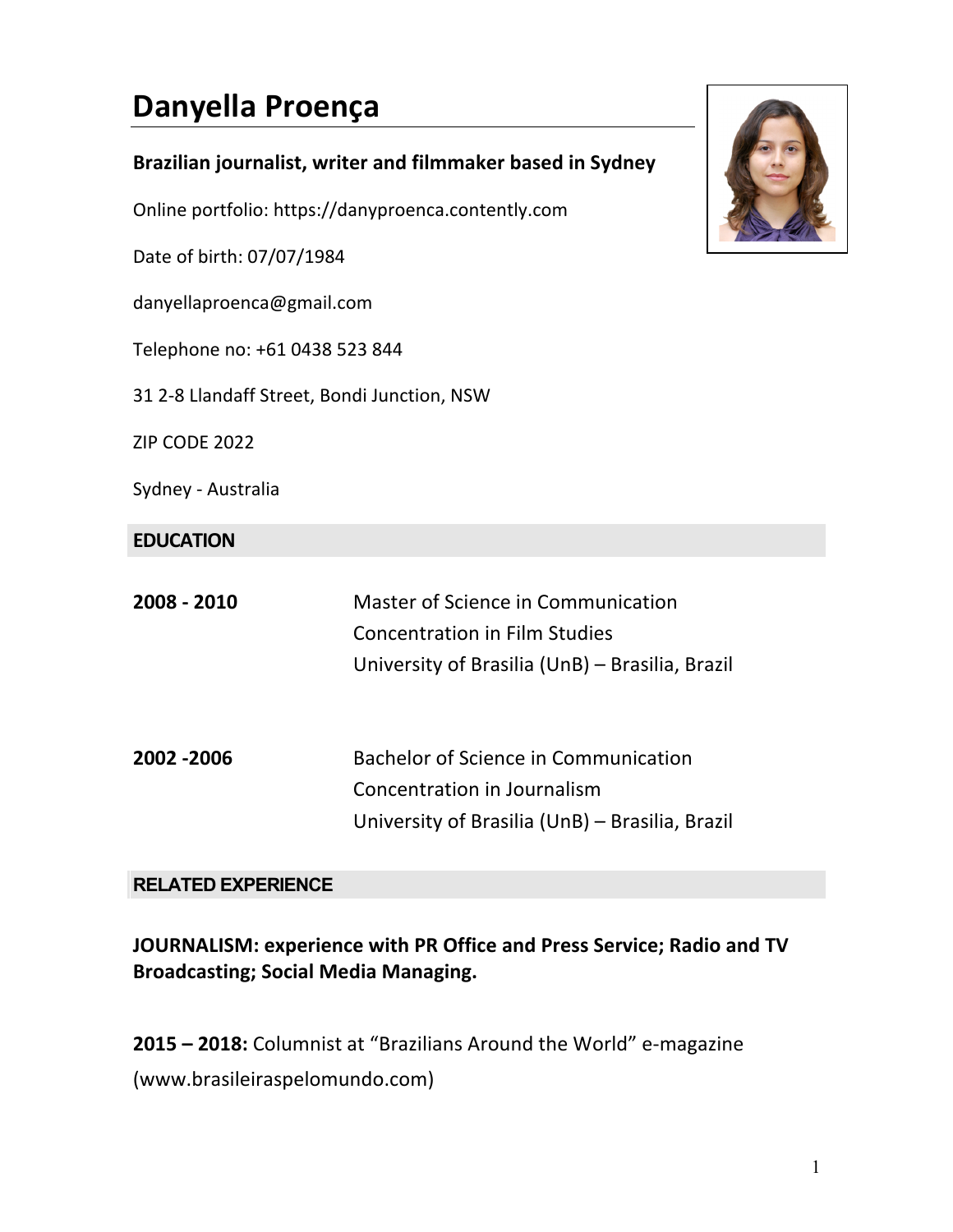**2007 - 2014: Journalist at Brazilian Ministry of Communication** 

Detailed activities:

## Radio and TV broadcasting:

- Co-creator of the web-based "Radio MiniCom", the radio channel with news about the Ministry of Communication; Co-creator of the web-based "TV MiniCom" (hosted on YouTube and the Ministry's- website); Producer and reporter both for radio and TV.

PR Office and Press Service:

- Press Officer Coordinator from 2010 to 2011; News writing for the Ministry's website

(www.comunicacoes.gov.br); Press releases writing; Institutional magazine, house organ and

social media writing and editing.

Other relevant experiences:

TV Producer - TV Globo (Brazil's main TV channel) 2007, Brasilia, Brazil Reporter - Jornal do Brasil 2005, Brasilia, Brazil